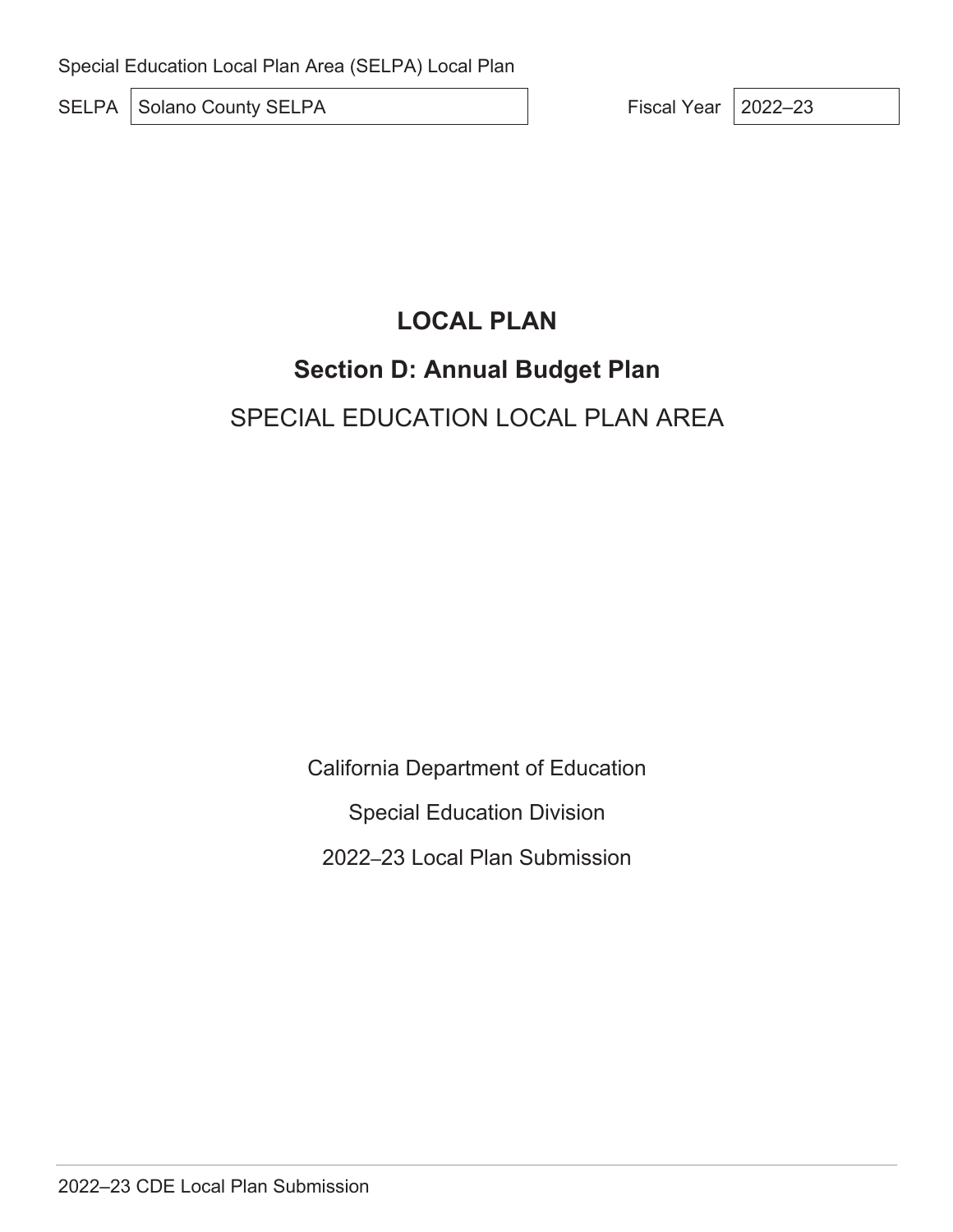SELPA Solano County SELPA Fiscal Year 2022–23

## **Local Plan Section D: Annual Budget Plan**

Projected special education budget funding, revenues, and expenditures by LEAs are specified in **Attachments II–V.** This includes supplemental aids and services provided to meet the needs of students with disabilities as defined by the Individuals with Disabilities Education Act (IDEA) who are placed in regular education classrooms and environments, and those who have been identified with low incidence disabilities who also receive special education services.

**IMPORTANT:** Adjustments to any year's apportionment must be received by the California Department of Education (CDE) from the SELPA prior to the end of the first fiscal year (FY) following the FY to be adjusted. The CDE will consider and adjust only the information and computational factors originally established during an eligible FY, if the CDE's review determines that they are correct. California *Education Code* (*EC*) Section 56048

Pursuant to *EC* Section 56195.1(2)(b)(3), each Local Plan must include the designation of an administrative entity to perform functions such as the receipt and distribution of funds. Any participating local educational agency (LEA) may perform these services. The administrative entity for a multiple LEA SELPA or an LEA that joined with a county office of education (COE) to form a SELPA, is typically identified as a responsible local agency or administrative unit. Whereas, the administrative entity for single LEA SELPA is identified as a responsible individual. Information related to the administrative entity must be included in Local Plan Section A: Contacts and Certifications.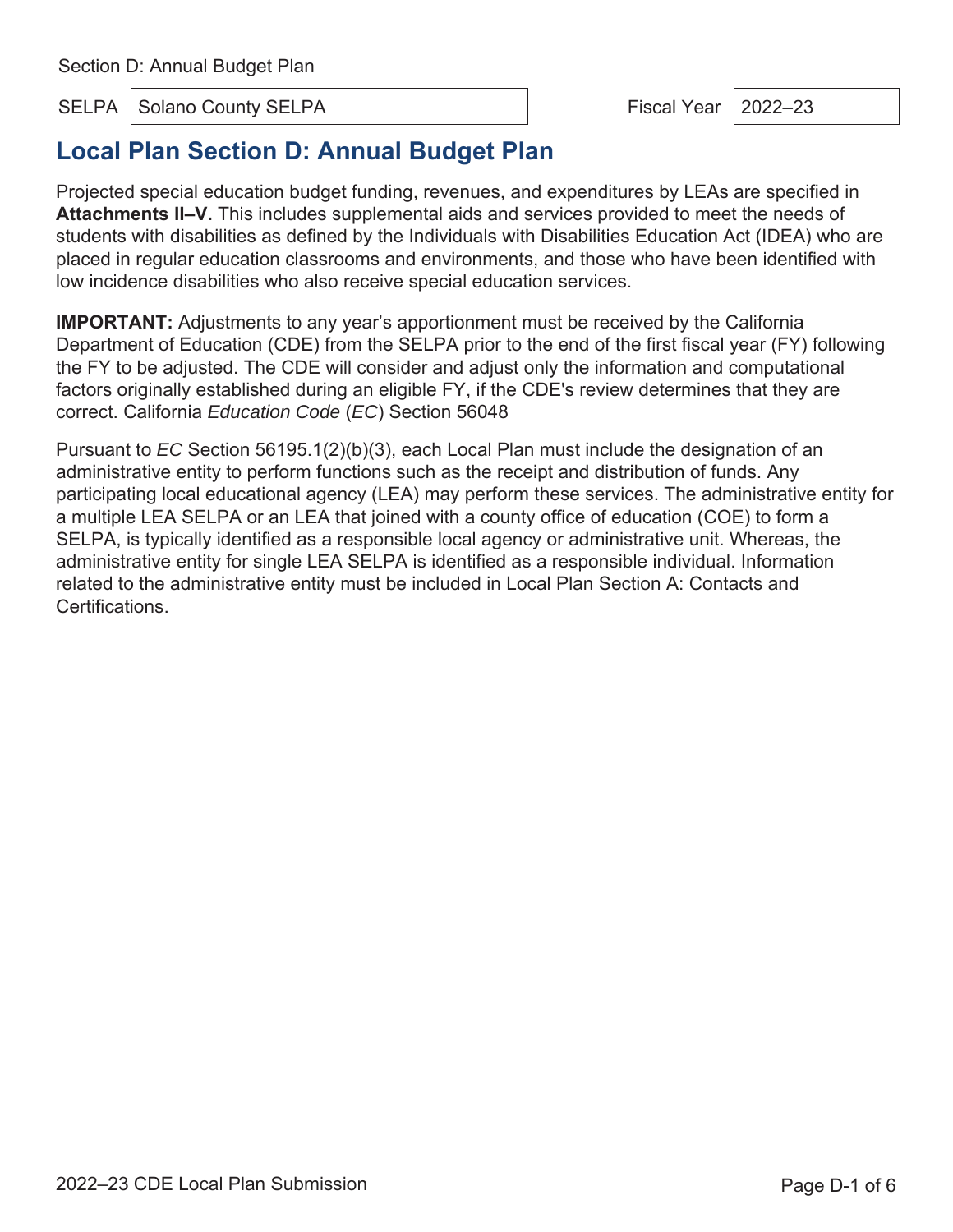SELPA Solano County SELPA Fiscal Year 2022–23

## **TABLE 1**

## Special Education Projected Revenue Reporting (Items D-1 to D-3)

#### D-1. Special Education Revenue by Source

Using the fields below, identify the special education projected revenue by funding source. The total projected revenue and the percent of total funding by source is automatically calculated.

| <b>Funding Revenue Source</b>    | <b>Amount</b> | <b>Percentage of Total</b><br><b>Funding</b> |
|----------------------------------|---------------|----------------------------------------------|
| Assembly Bill (AB) 602 State Aid | 28,254,252    | 58.80%                                       |
| AB 602 Property Taxes            | 6,392,307     | 13.30%                                       |
| <b>Federal IDEA Part B</b>       | 9,746,620     | 20.28%                                       |
| Federal IDEA Part C              | 47,966        | 0.10%                                        |
| State Infant/Toddler             | 0             | $0.00\%$                                     |
| <b>State Mental Health</b>       | 3,056,827     | 6.36%                                        |
| <b>Federal Mental Health</b>     | 532,113       | 1.11%                                        |
| <b>Other Projected Revenue</b>   | 20,777        | 0.04%                                        |
| <b>Total Projected Revenue:</b>  | 48,050,862    | 100.00%                                      |

#### D-2. "Other Revenue" Source Identification

Identify all revenue identified in the "Other Revenue" category above, by revenue source, that is received by the SELPA specifically for the purpose of special education, including any property taxes allocated to the SELPA pursuant to *EC* Section 2572. *EC* Section 56205(b)(1)(B)

Preschool - \$3,000, ADR - \$17,777

#### D-3. Attachment II: Distribution of Projected Special Education Revenue

Using the form template provided in **Attachment II**, complete a distribution of revenue to all LEAs participating in the SELPA by funding source.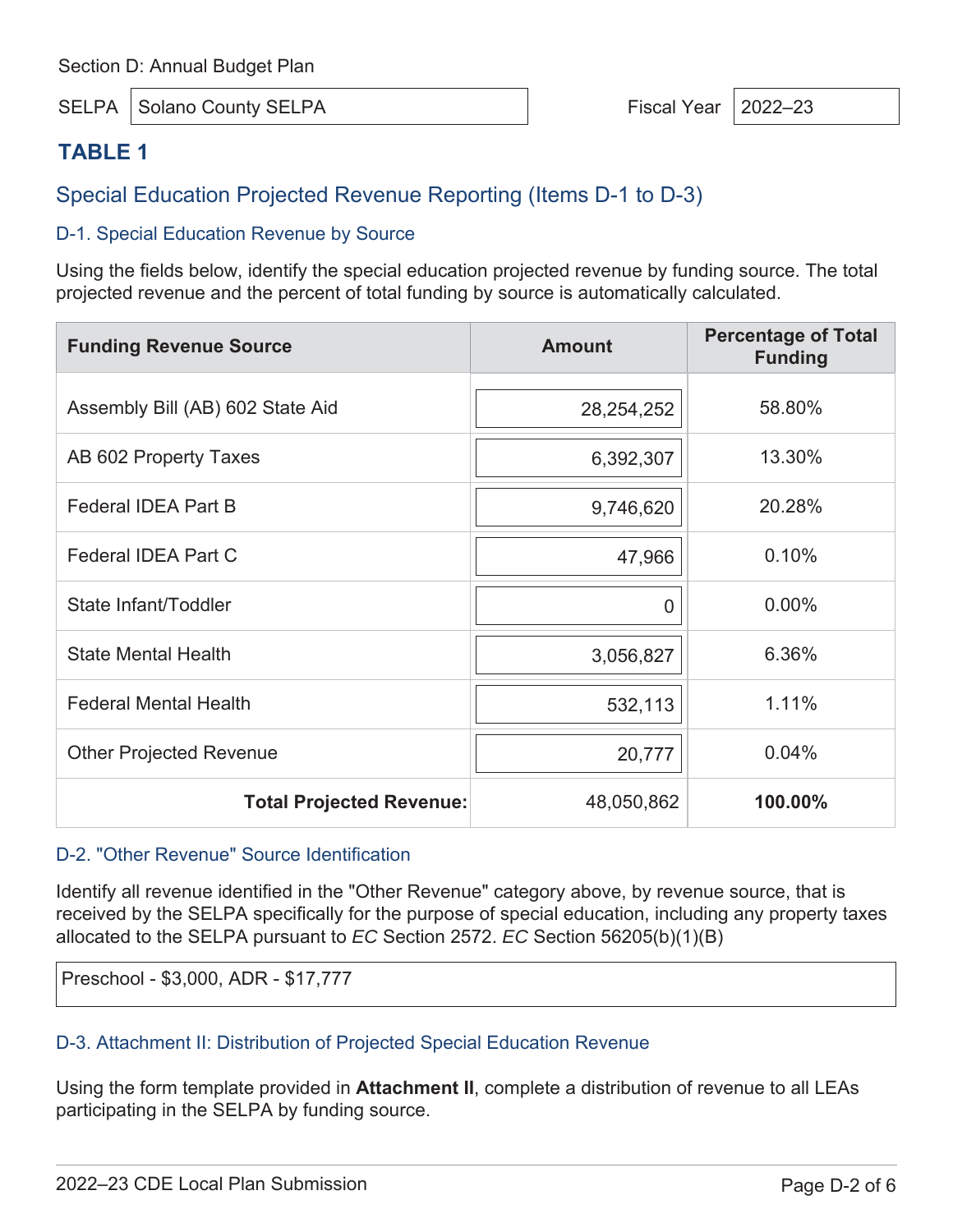SELPA Solano County SELPA Fiscal Year 2022–23

## **TABLE 2**

## Total Projected Budget Expenditures by Object Code (Items D-4 to D-6)

#### D-4. Total Projected Budget by Object Code

Using the fields below, identify the special education expenditures by object code. The total expenditures and the percent of total expenditures by object code is automatically calculated.

| <b>Object Code</b>                            | <b>Amount</b> | <b>Percentage of Total</b><br><b>Expenditures</b> |
|-----------------------------------------------|---------------|---------------------------------------------------|
|                                               |               |                                                   |
| <b>Object Code 1000–Certificated Salaries</b> | 43,884,375    | 30.17%                                            |
| Object Code 2000-Classified Salaries          | 35,051,210    | 24.09%                                            |
| Object Code 3000-Employee Benefits            | 36,840,004    | 25.32%                                            |
| Object Code 4000—Supplies                     | 1,818,306     | 1.25%                                             |
| Object Code 5000—Services and Operations      | 24,123,560    | 16.58%                                            |
| Object Code 6000—Capital Outlay               | 400,000       | 0.27%                                             |
| Object Code 7000—Other Outgo and Financing    | 3,356,990     | 2.31%                                             |
| <b>Total Projected Expenditures:</b>          | 145,474,445   | 100.00%                                           |

#### D-5. Attachment III: Projected Local Educational Agency Expenditures by Object Code

Using the templates provided in **Attachment** III, complete a distribution of projected expenditures by LEAs participating in the SELPA by object code.

#### D-6. Code 7000—Other Outgo and Financing

Include a description for the expenditures identified under object code 7000:

Debt Service - \$31,542, Indirect Costs - \$3,325,448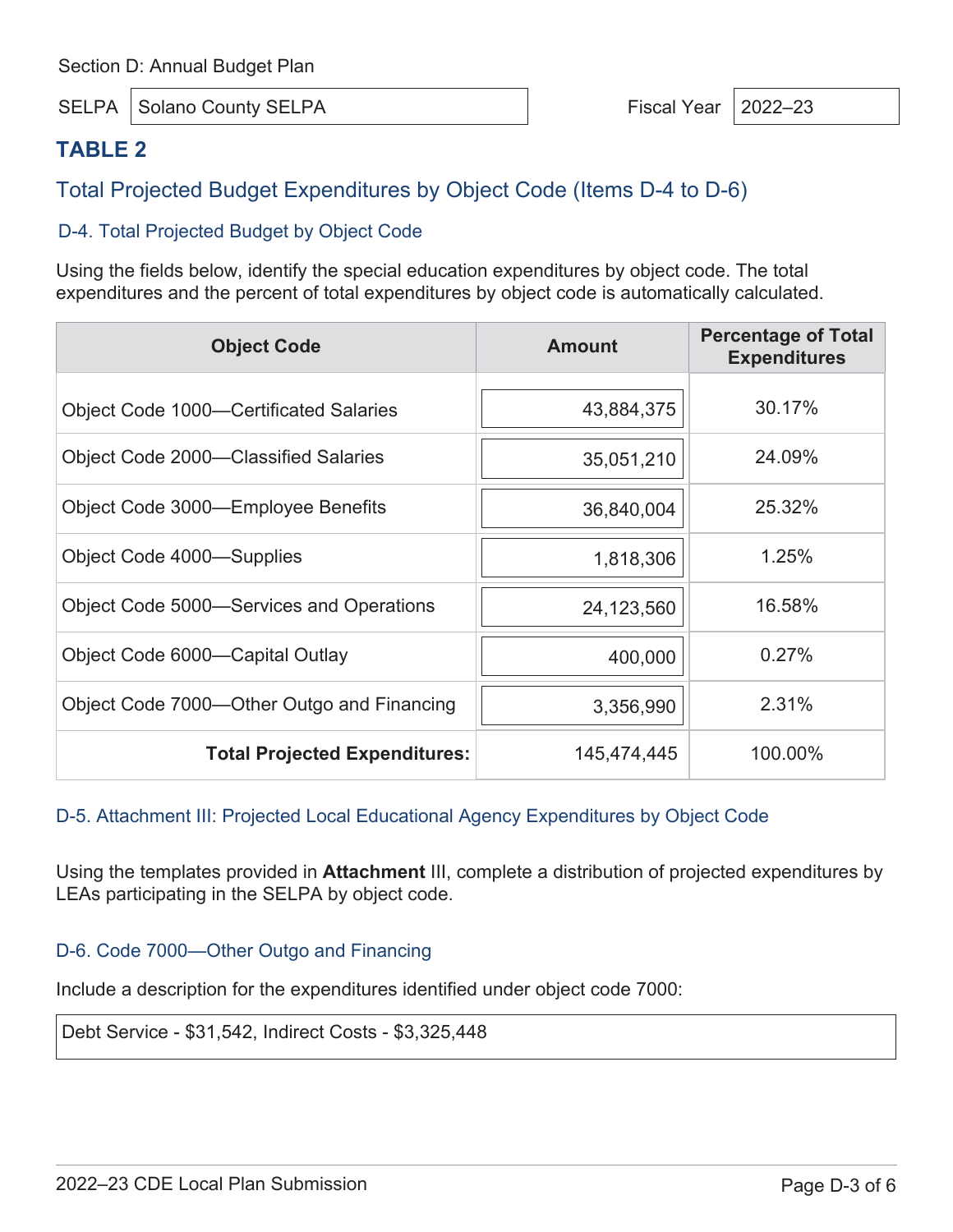SELPA Solano County SELPA Fiscal Year 2022–23

## **TABLE 3**

Federal, State, and Local Revenue Summary (Items D-7 to D-8)

#### D-7. Federal Categorical, State Categorical, and Local Unrestricted Funding

Using the fields below, enter the projected funding by revenue jurisdiction. The "Total Revenue From All Sources" and the "Percentage of Total Funding fields are automatically calculated.

| <b>Revenue Source</b>                            | <b>Amount</b> | Percentage of<br><b>Total Funding</b> |
|--------------------------------------------------|---------------|---------------------------------------|
| <b>Projected State Special Education Revenue</b> | 37,703,386    | 25.92%                                |
| <b>Projected Federal Revenue</b>                 | 10,347,476    | 7.11%                                 |
| <b>Local Contribution</b>                        | 97,423,583    | 66.97%                                |
| <b>Total Revenue from all Sources:</b>           | 145,474,445   | 100.00%                               |

#### D-8. Attachment IV: Projected Revenue by Federal, State, and Local Funding Source by Local Educational Agency

Using the CDE-approved template provided in **Attachment IV**, provide a complete distribution of revenues to all LEAs participating in the SELPA by federal and state funding source.

#### D-9. Special Education Local Plan Area Allocation Plan

a. Describe the SELPA's allocation plan, including the process or procedure for allocating special education apportionments, including funds allocated to the RLA/AU/responsible person pursuant to *EC* Section 56205(b)(1)(A).

The are allocation models that provide off the top revenue for the County Office of Schools and the SELPA. From there funds are distributed to LEAs based on previous years Annual ADA.

 $b.$  **No** YES  $\Box$  NO

If the allocation plan specifies that funds will be apportioned to the RLA/AU/AE, or to the SELPA administrator (for single LEA SELPAs), the administrator of the SELPA, upon receipt, distributes the funds in accordance with the method adopted pursuant to *EC* Section 56195.7(i). This allocation plan was approved according to the SELPA's local policymaking process and is consistent with SELPA's summarized policy statement identified in Local Plan Section B: Governance and Administration item B-4. If the response is "NO," then either Section D should be edited, or Section B must be amended according to the SELPA's adopted policy making process, and resubmitted to the COE and CDE for approval.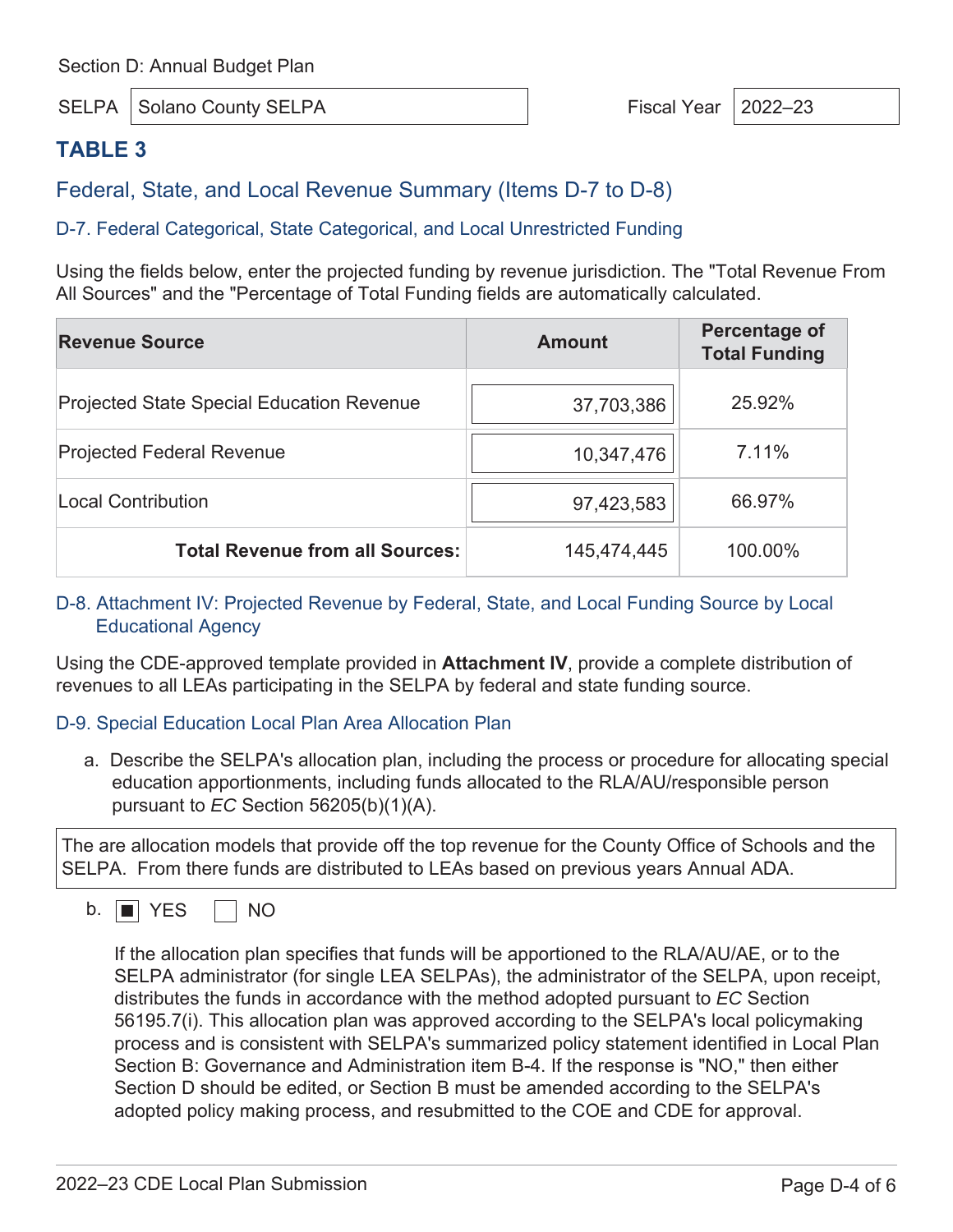SELPA Solano County SELPA Fiscal Year 2022–23

### **TABLE 4**

Special Education Local Plan Area Expenditures (Items D-10 to D-11)

#### D-10. Regionalized Operations Budget

Using the fields below, identify the total operating expenditures projected for the SELPA, exclusively. Expenditure line items are according SACS object codes. Include the projected amount budgeted for the SELPA's exclusive use. The "Percent of Total" expenses is automatically calculated. NOTE: Table 4 does not include district LEA, charter LEA, or COE LEA expenditures, there is no Attachment to be completed for Table 4.

| <b>Accounting Categories and Codes</b>         | <b>Amount</b> | Percentage of<br><b>Total</b> |
|------------------------------------------------|---------------|-------------------------------|
| <b>Object Code 1000-Certificated Salaries</b>  | 691,398       | 31.34%                        |
| <b>Object Code 2000-Classified Salaries</b>    | 295,961       | 13.41%                        |
| Object Code 3000-Employee Benefits             | 326,569       | 14.80%                        |
| Object Code 4000—Supplies                      | 133,528       | 6.05%                         |
| Object Code 5000—Services and Operations       | 676,123       | 30.65%                        |
| Object Code 6000—Capital Outlay                | O             | $0.00\%$                      |
| Object Code 7000—Other Outgo and Financing     | 82,649        | 3.75%                         |
| <b>Total Projected Operating Expenditures:</b> | 2,206,228     | 100.00%                       |

#### D-11. Object Code 7000 --Other Outgo and Financing Description

Include a description of the expenditures identified under "Object Code 7000—Other Outgo and Financing" by SACS codes. See Local Plan Guidelines for examples of possible entries.

Indirect Costs